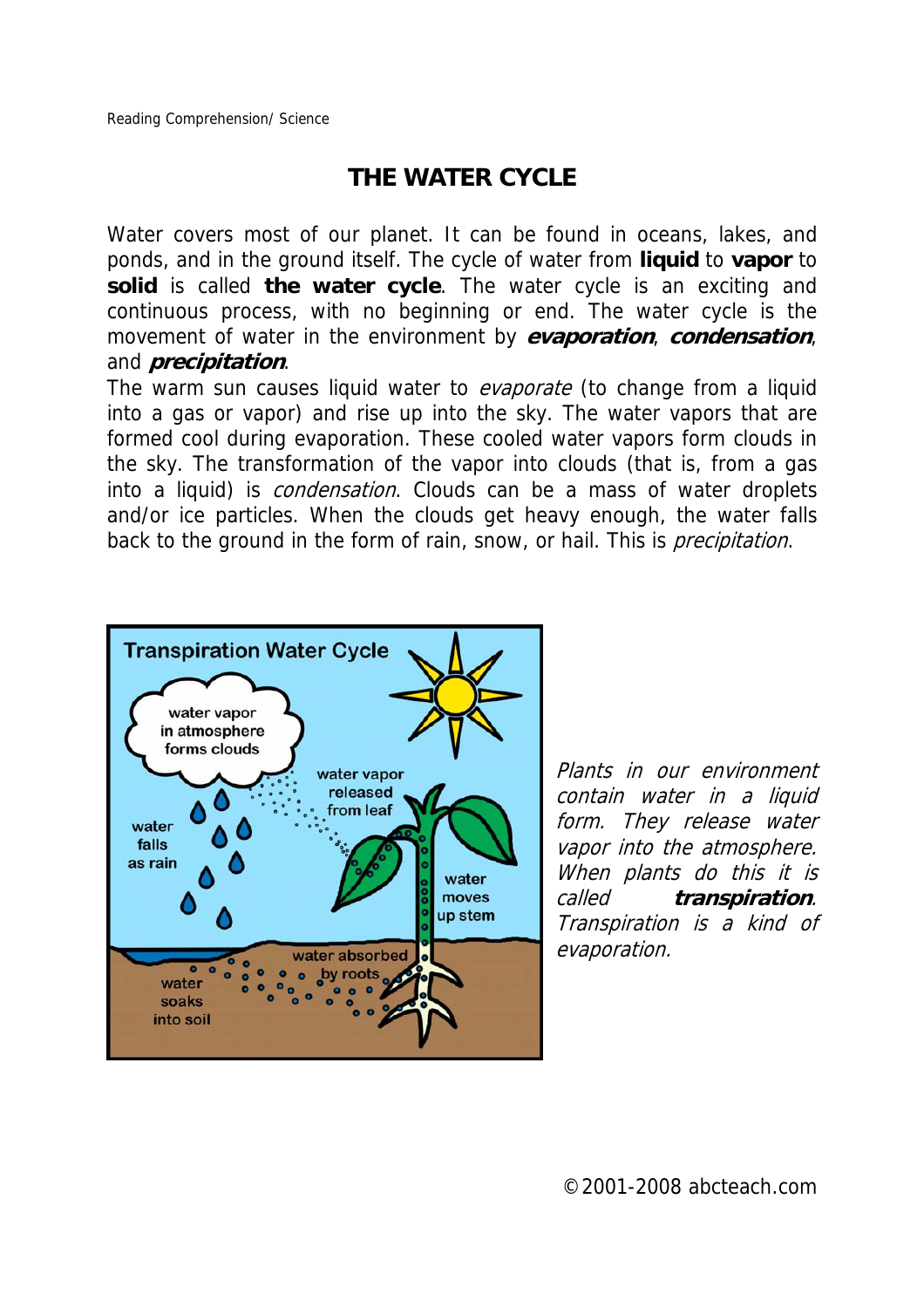Reading Comprehension/ Science

## **ANSWER THE QUESTIONS ABOUT THE WATER CYCLE**

- 1. What are the three forms of water listed in the article?
	- a. liquid, vapor, solid
	- b. frozen, vapor, solid
	- c. liquid, gas, hail
	- d. water, gas, solid
- 2. Which of the following is the best definition of evaporation?
	- a. It is the process of disappearing.
	- b. It is a magical process of turning into vapor.
	- c. It is the process of changing from liquid to vapor.
	- d. It is the process of moving from one place to another.
- 3. Which of the following is the best definition of condensation?
	- a. It is the process of moving things very close together.
	- b. It is the process of changing from vapor to liquid.
	- c. It is the process of changing from liquid to vapor.
	- d. It is the process of changing from vapor to solid.
- 4. Which of the following is the best example of precipitation?
	- a. rain
	- b. clouds
	- c. evaporation
	- d. ice
- 5. What causes evaporation?
	- a. The warm sun and photosynthesis.
	- b. Perspiration and precipitation.
	- c. Rain and snow.
	- d. The sun and transpiration.
- 6. What are clouds?
	- a. Masses of condensed water formed by cooled water vapors.
	- b. Masses of condensed vapors.
	- c. Masses of cotton balls.
	- d. Masses of evaporated water.
- 7. What causes precipitation?
	- a. Evaporation.
	- b. The weight of the clouds.
	- c. The hot sun.
	- d. Plant transpiration.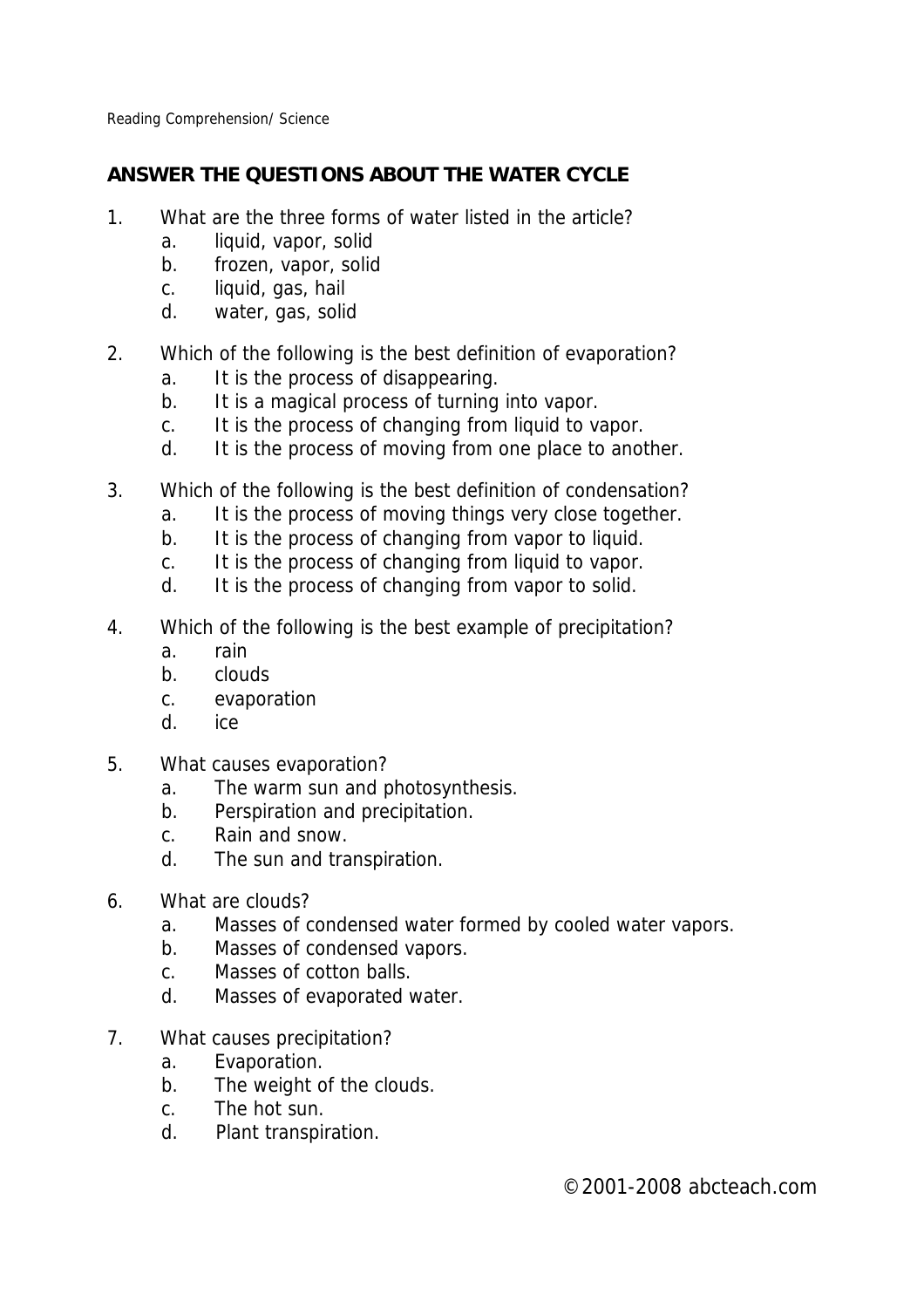Reading Comprehension/ Science

The water cycle is a story with no beginning and no end. Write a story of the water cycle. Start at the scene where the water is in a cloud. Where will it fall? What will happen next? Use your imagination - you might even tell the story from the water's point of view! Try to use words like evaporation, condensation, and precipitation in your story.

©2001-2008 abcteach.com